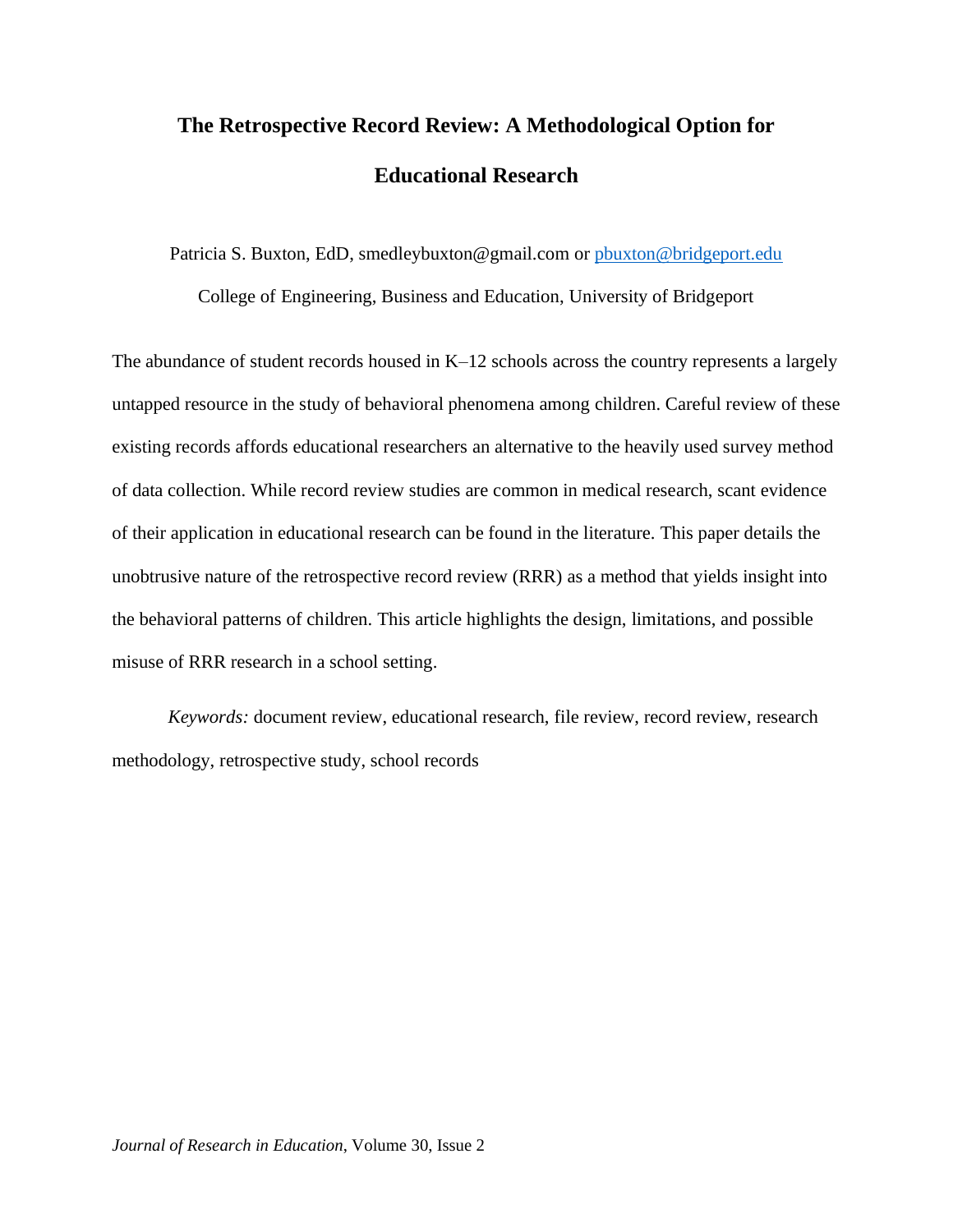From kindergarten through graduation, K–12 schools gather vast amounts of information on children, e.g., academic performance, school attendance, school discipline, and program details regarding specialized instruction. While these records are protected by The Family and Education and Rights Privacy Act (FERPA), there are conditions by which schools may release information from students' education records to researchers (34 CFR § 99.31). However, it is important to note that this offers no real choice for the study participants who may not want their behaviors studied. Buxton (2018) took this into consideration and went a step further to obtain consent to use the participants records. While school records are not collected for research purposes, they do contain data that offer valuable insight into behavioral phenomena among children (Hess, 2004). It is the examination of these cumulative files that can add new meaning to a child's school behavior.

## **When Should a Retrospective Record Review be Considered?**

A retrospective record review (RRR) uses document review as a data collection method for evaluation (Centers for Disease Control and Prevention, 2018). Similarly called a retrospective chart review (RCR) or medical record review (MRR), the method should be used when the investigator wishes to look "back" in time at events which have already occurred to collect information that answers one or more research questions (Schwartz & Panacek, 1996, p. 119). Primarily used to generate original research in the medical and clinical fields, the process involves the extraction of relevant data from patient records by analyzing the many documents found within each patient file, e.g., physician and nursing notes; diagnostic tests; and admission and discharge documentation (Gearing et al., 2006; Hess, 2004; Worster & Haines, 2004). Conversely, a student's cumulative file contains administrative records, child study team records,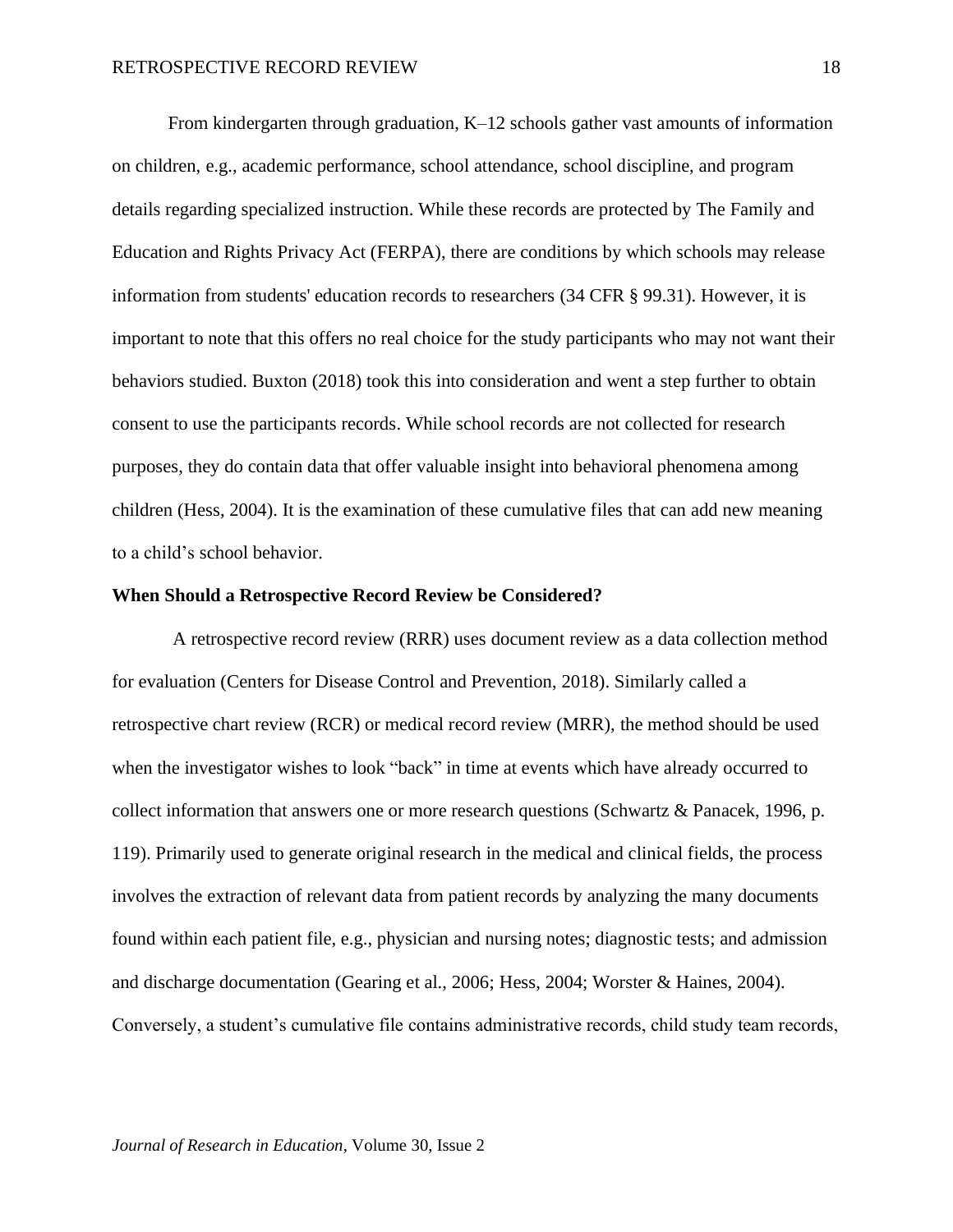education information, program data records, special education, and related service records (Connecticut State Library, 2005).

A valid and useful methodology, RRR research is based on assumptions about the validity of the contents in the record (Eder et al., 2005). Therefore, the quality of the study depends heavily on the integrity of the record and the presenting data (Findley & Daum, 1989). There is an abundance of literature that speaks to the practicality and useful nature of retrospective studies (Gearing et al., 2006; Hellings, 2004; Hess, 2004; Nagurney et al., 2005; Schwartz & Panacek, 1996); yet, retrospective research is "often undervalued and, hence, underutilized" (Gearing et al., 2006, p. 126).

In clinical research, chart reviews help to interpret descriptive information about the activities of client populations or clinicians and "can provide a valuable source of data for historical and discourse analyses" (Roberts et al., 2003, p. 184). The act of data abstraction or pulling the facts and pieces of information from the record, requires knowledge of the institution maintaining the records; and, how and why the documents within the record were created (Centers for Disease Control and Prevention, 2018; Gearing et al., 2006). The retrospective data gathered informs future, larger prospective studies (Vassar & Holzmann, 2013).

According to Hess (2004) there are three kinds of retrospective studies (a) case series, (b) case control, and (c) matched case-control. A retrospective case series is used to report information on researcher identified self-selected similar cases. A case control study is comprised of subjects with and without the condition of interest. The degree of exposure to a possible risk factor is then retrospectively compared between the two groups. A matched casecontrol study is comprised of subjects that match certain characteristics (e.g., age, comorbidity, severity of disease). No matter which kind of study, the process requires diligence and constant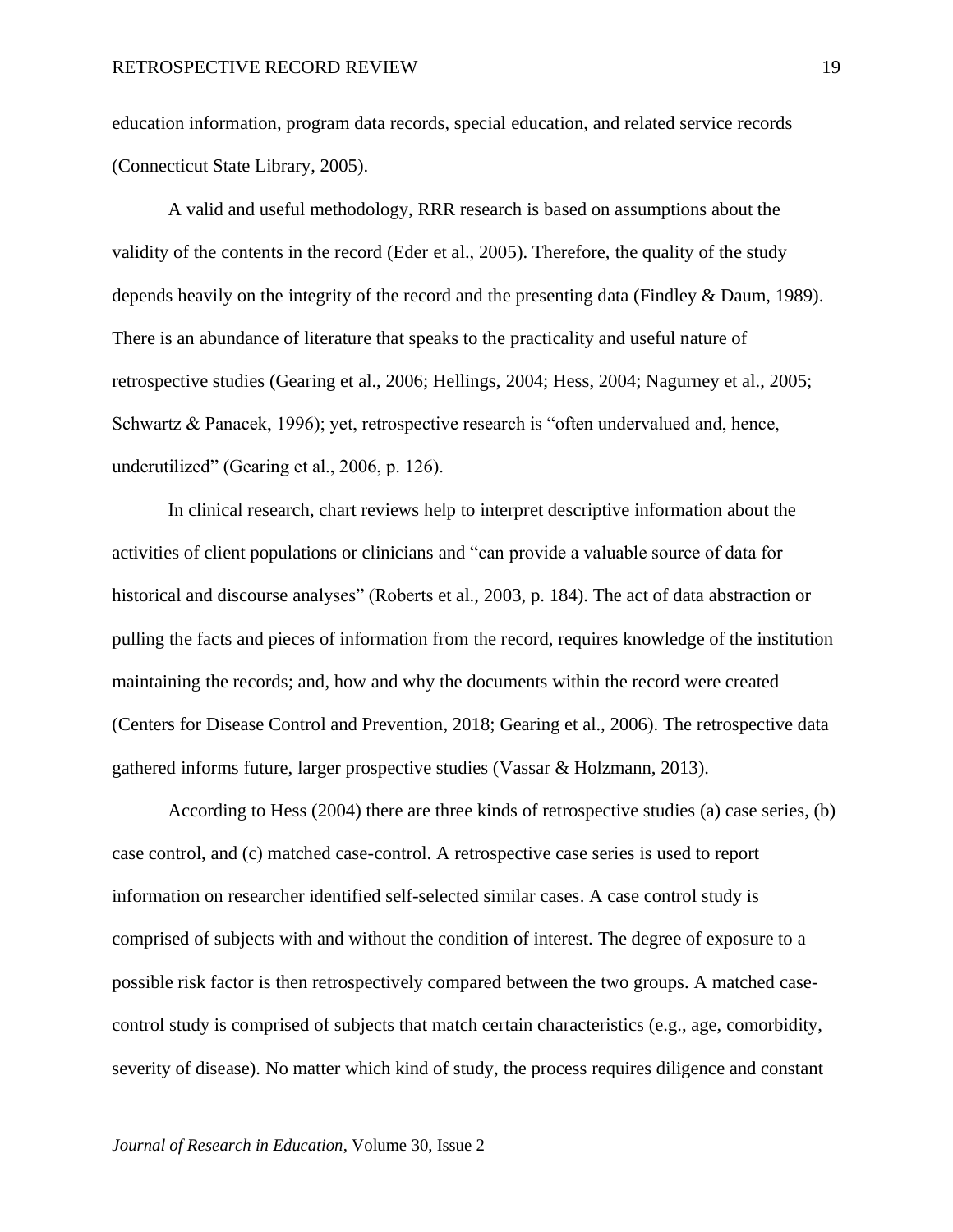attention to detail (Schwartz & Panacek,1996). For example, Buxton (2018) conducted a retrospective case series study to investigate, via a trauma-lens, the types of behavioral responses recorded in the IEPs of emotionally disturbed (ED) children. The theoretical orientation for the study was heavily based on the framework for school-based psychological evaluations identified by Tishelman et al. (2010). Using the retrospective record review methodology, this exploratory study confirmed existing research on the behavioral responses of ED children and added to the literature by detailing preliminary evidence of behavioral responses associated with three of the four functional core domains in which children may display trauma-related difficulties in school.

# **What are the Basic Elements of a Retrospective Record Review?**

As shown in Figure 1, the first step, *Conception*, involves the formulation of the study's research questions and hypothesis (Bryman, 2008). The questions themselves may come from the primary investigator's experiences as an educator or newly implemented classroom practices (Hellings, 2004). It is important to read and think about the research because "asking the right question is the most important part of research, as how the problem is stated determines what data is to be collected, the analysis to be done, and the kind of conclusions that can be drawn" (Findley, 1989, p. 26).

As in any research initiative, searching the existing literature to critically evaluate an area of interest is a standard requirement (Bryman, 2008; Gearing et al., 2006). The purpose of a thorough literature review is to learn usable information on the study's key concepts and variables (Vassar & Holzmann, 2013). Roberts and Hyatt (2019) recommended an early visit to the library to learn what services are offered to assist in preparing and ultimately conducting the literature review. Creswell and Creswell (2018) recommended the identification of key words for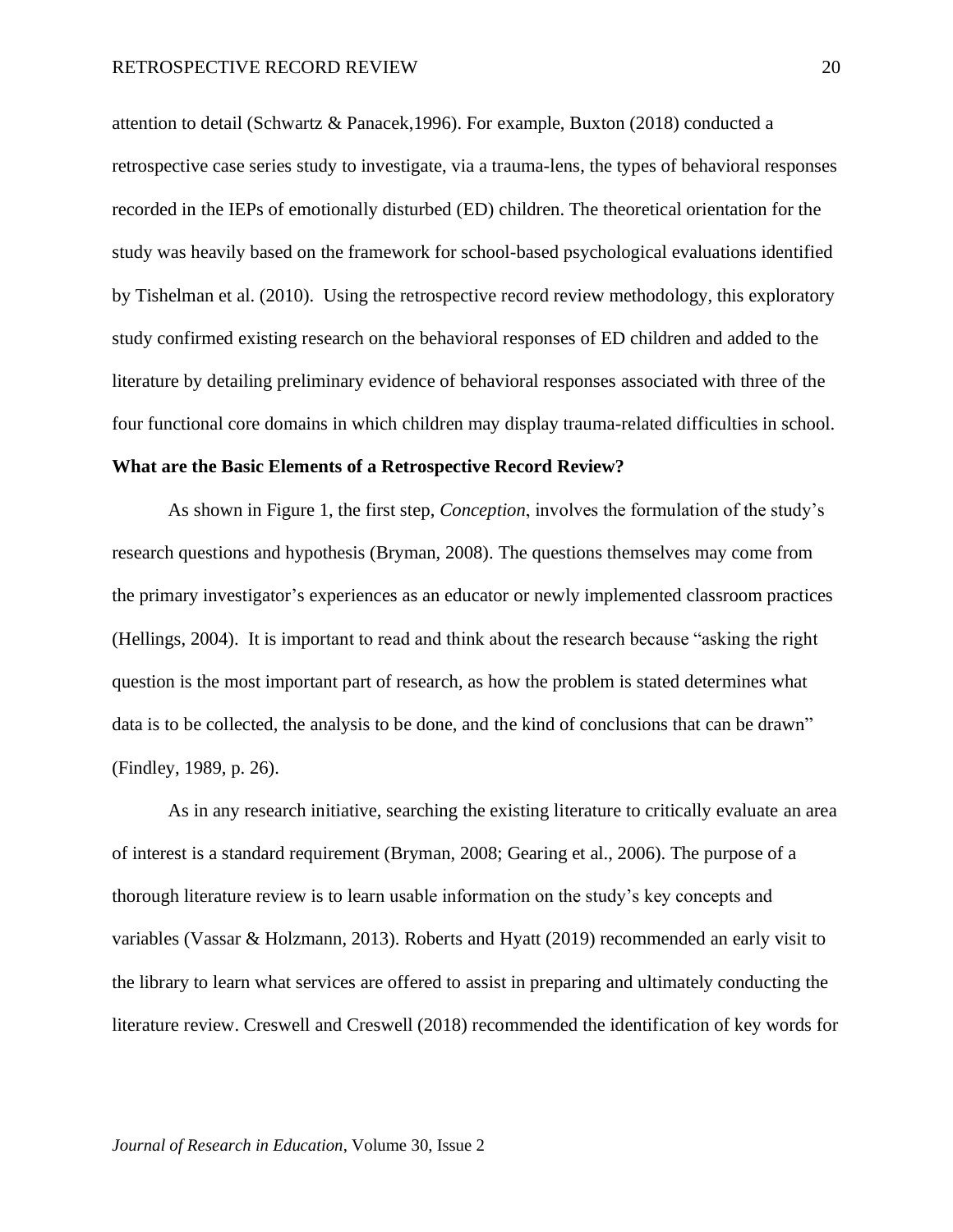use in searching online databases for pertinent articles and books—grouping studies in what was called a "literature map" highlighting major topics and summarizing recurrent themes.

"Before designing a [research] proposal, it is important to have an idea of the general structure or outline of the topics and their order" (Creswell & Creswell, 2018). A record review research proposal should include the following: an abstract, introduction, literature review, research questions and hypotheses, methodology, significance of study, limitations, budget, references, and appendices (Gearing et al., 2006). In addition, a prospective design for future research should be noted, and study variables should be clearly defined (Allison et al., 2000; Connelly, 2008; Gearing et al., 2006; Hess, 2004; Vassar & Holzmann, 2013). It is imperative that researchers fully understand the nature and design of the data source (i.e., student cumulative file or medical record; Engel, et al., 2008).

#### *Organization of the Data Abstraction Instrument*

Creation and utilization of the instrument is what pulls information from the educational cumulative file (Gearing et al., 2006). The literature is rich in both the importance of, and recommendations in, the creation of a standardized data abstraction instrument in RRR research (Engel et al., 2008; Findley & Daum, 1989; Gearing et al., 2006; Schwartz & Panacek, 1996). The design of the actual instrument should always focus on data entry and analysis. The instrument itself can be either paper or electronic but it is imperative that it be accurate, easy to use, flow in a logical manner, and produce reliable results among abstractors (Allison et al., 2000; Banks, 1998; Engel et al., 2008; Gregory & Radovinsky, 2012; Smith, 1996; Vassar & Holzmann, 2013). Roberts and Hyatt (2019) suggested researchers develop a matrix to align the study's research questions to the instrument items to ensure the measurement of all study variables.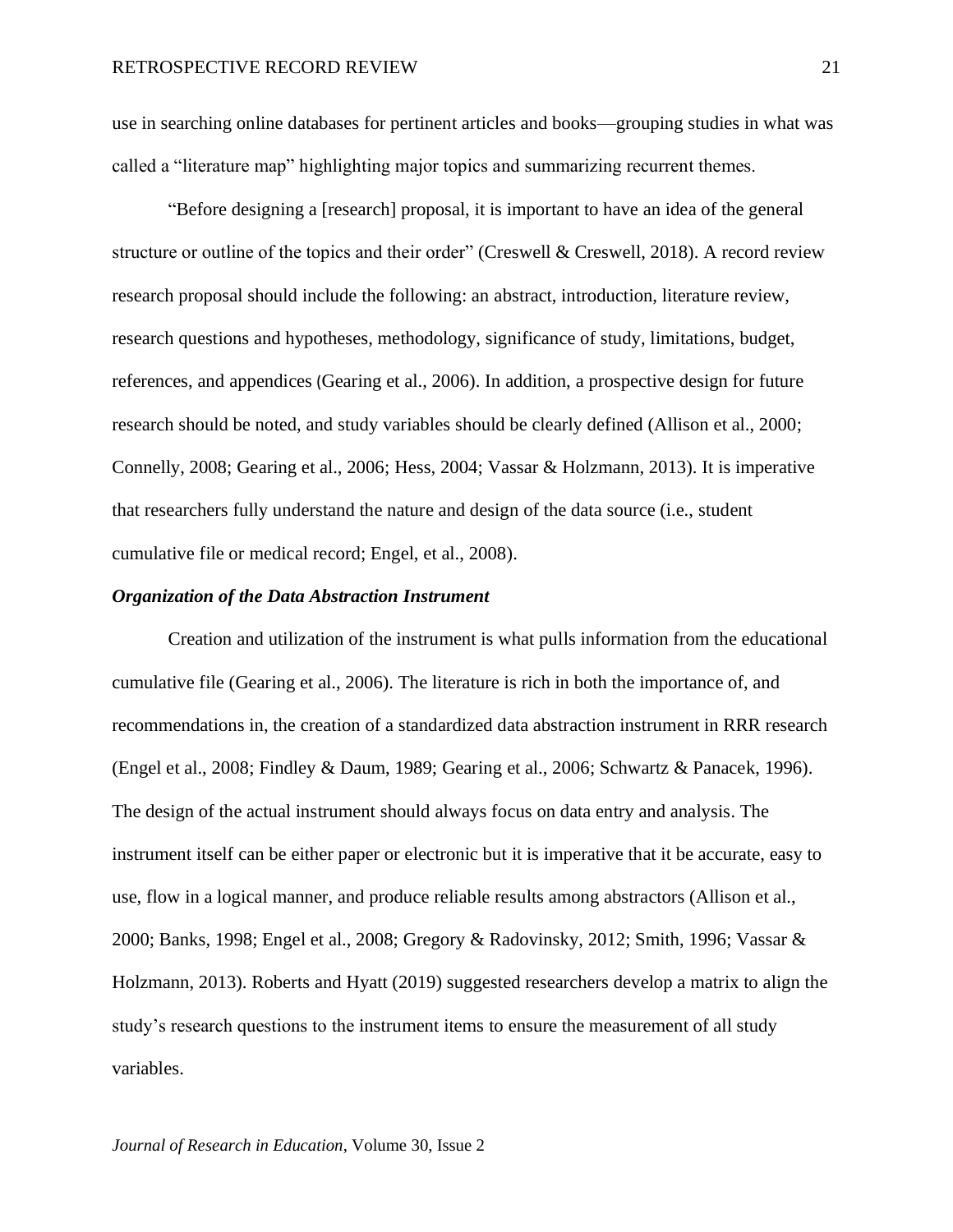# *Developing Protocols and Guidelines for Data Abstraction*

RRR study design requires the creation of a coding manual (Gearing et al., 2006). The coding manual outlines specific procedures and instructions that will ensure consistency among data abstractors (Banks, 1998; Engel et al., 2008; Gregory & Radovinsky, 2012; Vassar & Holzmann, 2013). Management of the data abstractors is key; this includes selecting abstractors who are experienced in the field of study, keeping them blind to the study hypothesis, and maintaining ongoing communication with and among abstractors (Gregory & Radovinsky, 2012; Worster & Haines, 2004). The calculation of intra-rater or inter-rater reliability is essential (Kimberlin & Winterstein, 2008; Vassar & Holzmann, 2013). The records belonging to the sample or subset of the population under study should be accurately represented to reduce sampling error (Roberts & Hyatt, 2019).

# *Ethical Considerations and Study Pilot*

Approval from an institutional review board must be obtained and should be published in the methods section (Gearing et al., 2006). It is important to include precautions taken to maintain student confidentiality and compliance with the Health Insurance Portability and Accountability Act of 1996 (Vassar & Holzmann, 2013). When developing the research problem, research questions, method of data collection, analysis, and dissemination of findings the researcher must be cognizant of potential ethical issues (Creswell & Creswell, 2018). The final step in RRR research involves testing the proposed research on a small, random sample to uncover any unforeseen issues—this includes testing the data abstraction instrument (Gearing et al., 2006; Wu & Ashton, 1997). By running a pilot study, using a small set of comparable subjects to the members of the overall population which the sample for the full study will be taken, researchers are afforded the opportunity to revise investigative procedures before the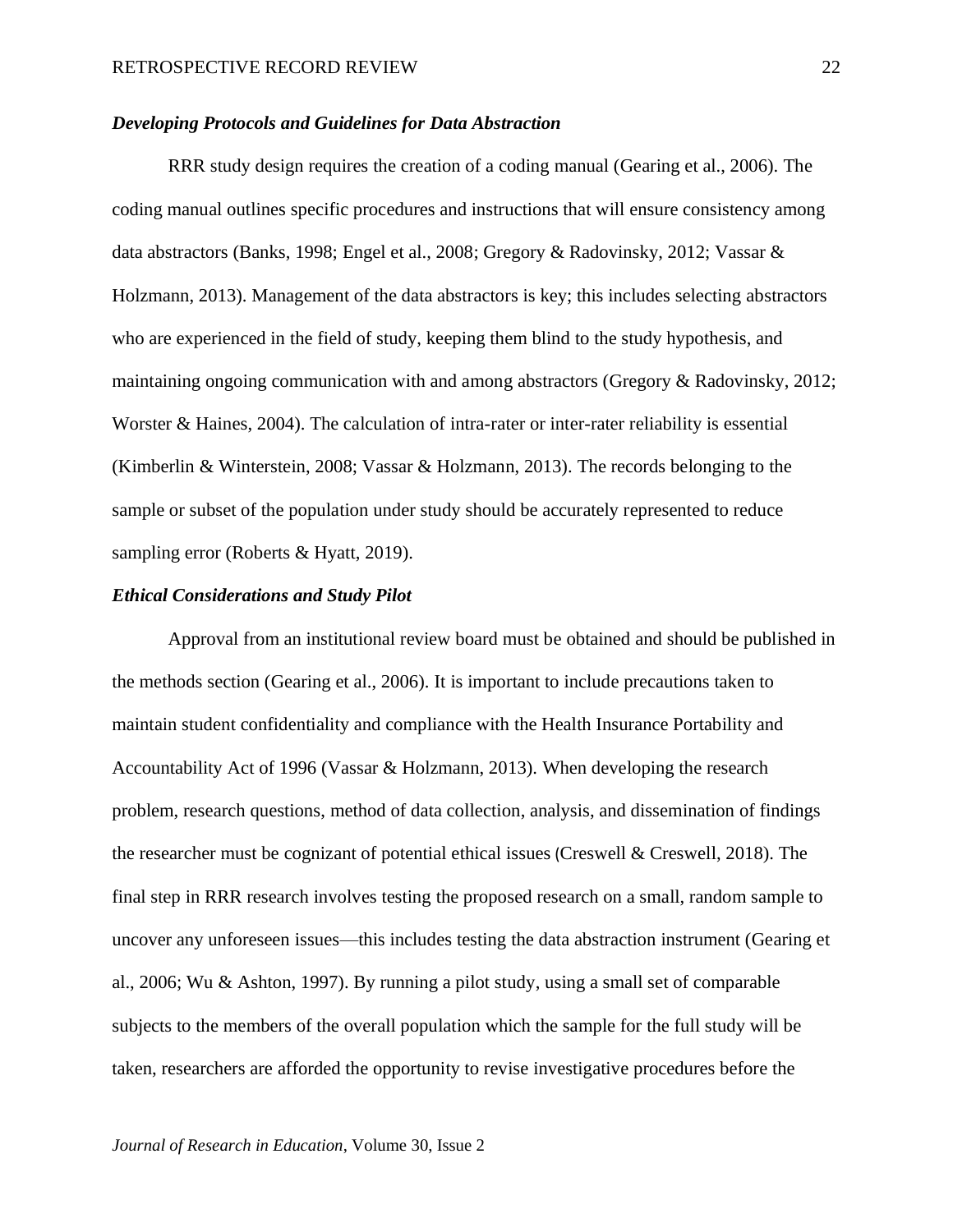actual study is underway (Findley & Daum, 1989; Roberts & Hyatt, 2019; Vassar & Holzmann,

2013).

## **Figure 1**

*Nine step method for the design of a Retrospective Chart Review*



*Note*. This figure demonstrates the design of a Retrospective Chart Review as recommended by Gearing et al. (2006).

## **What are the Important Methodological Details of a Retrospective Record Review?**

There are several examples of RRR use in the literature (Azeem et al., 2011; Epping et al., 2010). Research conducted by Gilbert et al. (1996) examined 986 articles published in three emergency medicine journals and found 25% used chart review as the method of study. Advantages of conducting a RRR study include affordability, use of existing data, depth of information, and findings which yield valid results that help plan subsequent prospective studies (Connelly, 2008; Gearing et al., 2006; Hess, 2004; Pan et al., 2005; Schwartz & Panacek, 1996). In the health care field, RRR studies are used to examine populations exposed to harmful agents,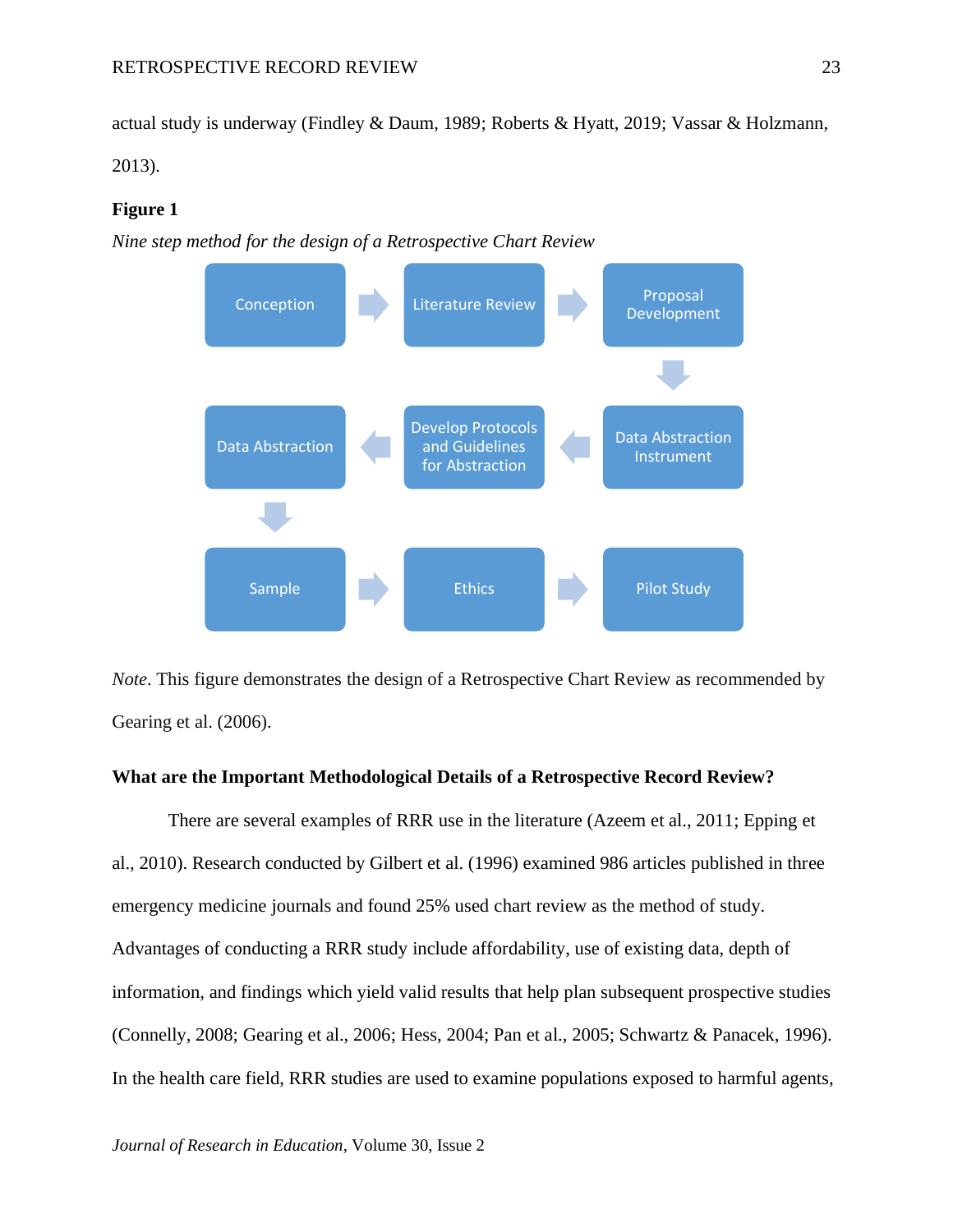## RETROSPECTIVE RECORD REVIEW 24

answer questions pertaining to vulnerable populations, improve clinical quality, and conduct longitudinal research on diseases (Gregory & Radovinsky, 2012). In education, examination of student cumulative files help improve instruction, inform policy, and design document evaluation tools (Amemiya, et al., 2018; Hoover et al., 2018; Ruble et al., 2010).

It is important to note that while RRR can generate a wealth of data, researchers must use this data effectively, careful not to force any findings of correlation or causation (El-Masri, 2014; Hess, 2004). Such care can be found in a retrospective cohort study that examined how divorce affects work-limiting health among U. S. women (Tamborini et al., 2016). While the authors noted divorce as being "associated with a significantly higher cumulative probability of a work disability… . especially among divorced women who do not remarry" they stopped short of claiming any causal mechanisms behind this finding (p. 98).

#### **Implications**

The literature reveals many limitations found within RRR research (Findley & Daum, 1989; Gearing et al., 2006; Gilbert et al., 1996; Hess, 2004; Nagurney et al., 2005; Schwartz & Panacek, 1996; Worster & Haines, 2004). Therefore, it is very important that researchers have confidence "that their data have been generated with all conceivable precautions in place against known pollutants, distortions, and biases, intentional or accidental, and mean the same thing for everyone who uses them (Krippendorff, 2013, p. 282). Due diligence must be applied, and examination of the facts and findings are necessary (Schwartz & Panacek, 1996; Wu & Aston, 1997).

As is any research study there is the possibility that confidential data may be misused (Sarkar & Seshadri, 2014). Hence, caution should be exercised while using information from school records. Prior to the start of the study, a clearly articulated definition of the study question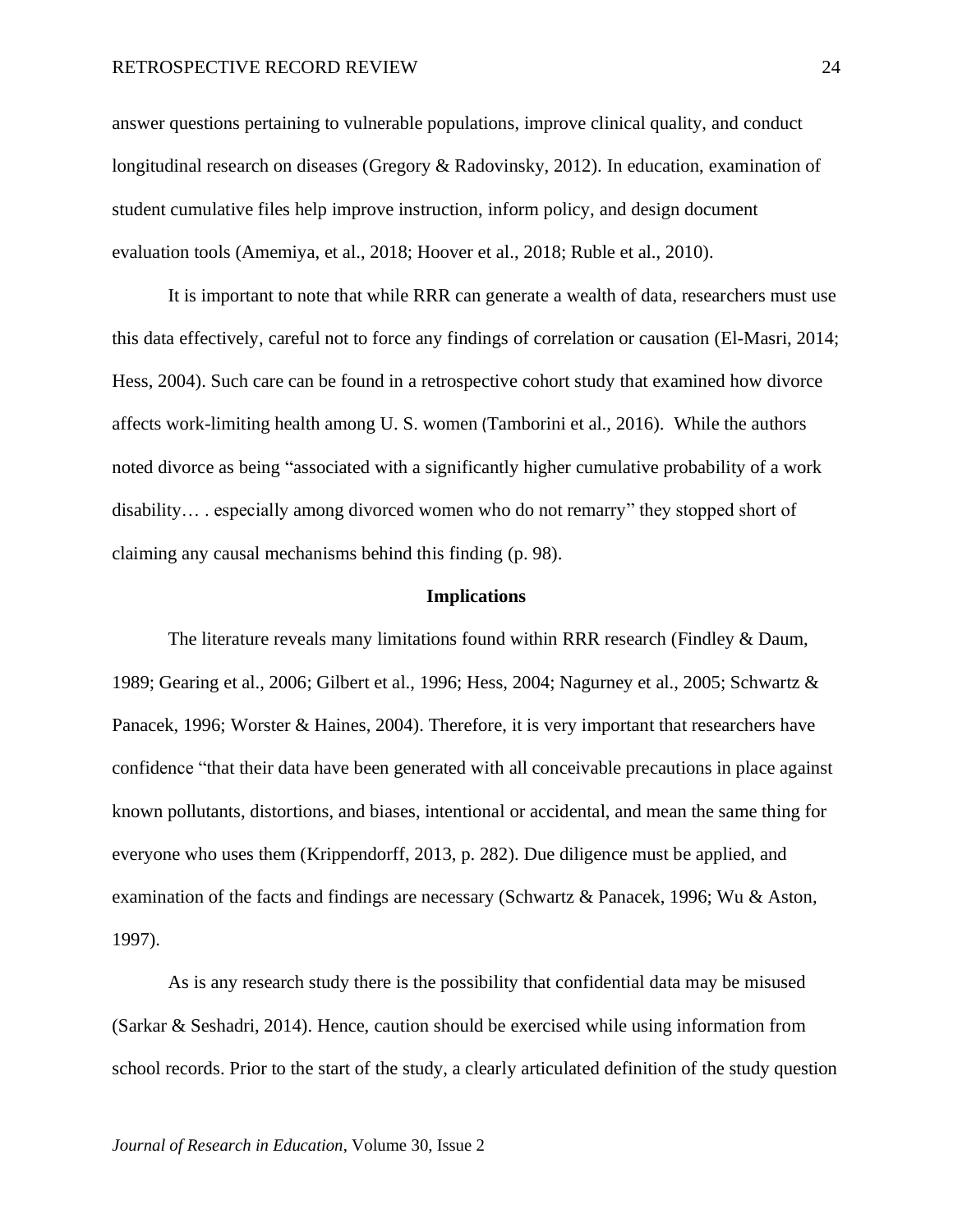and rules of handling data must be established. Wu and Aston (1997) recommended proper planning of the record review process as a means of improving the reproducibility and validity of study results:

- 1. Before data collection begins, decisions should be made about what data is needed from the chart and why; this includes rules about where to find the data.
- 2. Before data collection begins, devise rules about how to handle missing information.
- 3. Perform a pilot study, and if a piece of information is missing from more than 10% of the charts, eliminate it from collection and identify a supplementary source for that information.
- 4. Test and refine data collection forms until reviewers are comfortable in their use.
- 5. Consider alternatives to paper-and-pencil abstraction methods, such as directly entering data from the chart into a data management program.
- 6. Select and train reviewers carefully and assess their performance before data collection begins; do not use reviewers that perform poorly after training.
- 7. Supplement data from charts with data from other sources (pp. 159–160).

The use of explicit standards, such as these, which have predetermined formalized rules make for a more reliable and valid study.

## **The Sample**

Sampling is the method by which records are selected from a target population to find a "given effect" (Findley & Daum, 1989, p. 154). The literature lends sound insight into how specific cases are included (Findley & Daum, 1989; Gearing et al., 2006; Schwartz & Panacek, 1996). Usually in RRR studies, case selection is based on a presenting concern. However, one must be careful using this criterion, as it depends on the assumption that the individual was

*Journal of Research in Education*, Volume 30, Issue 2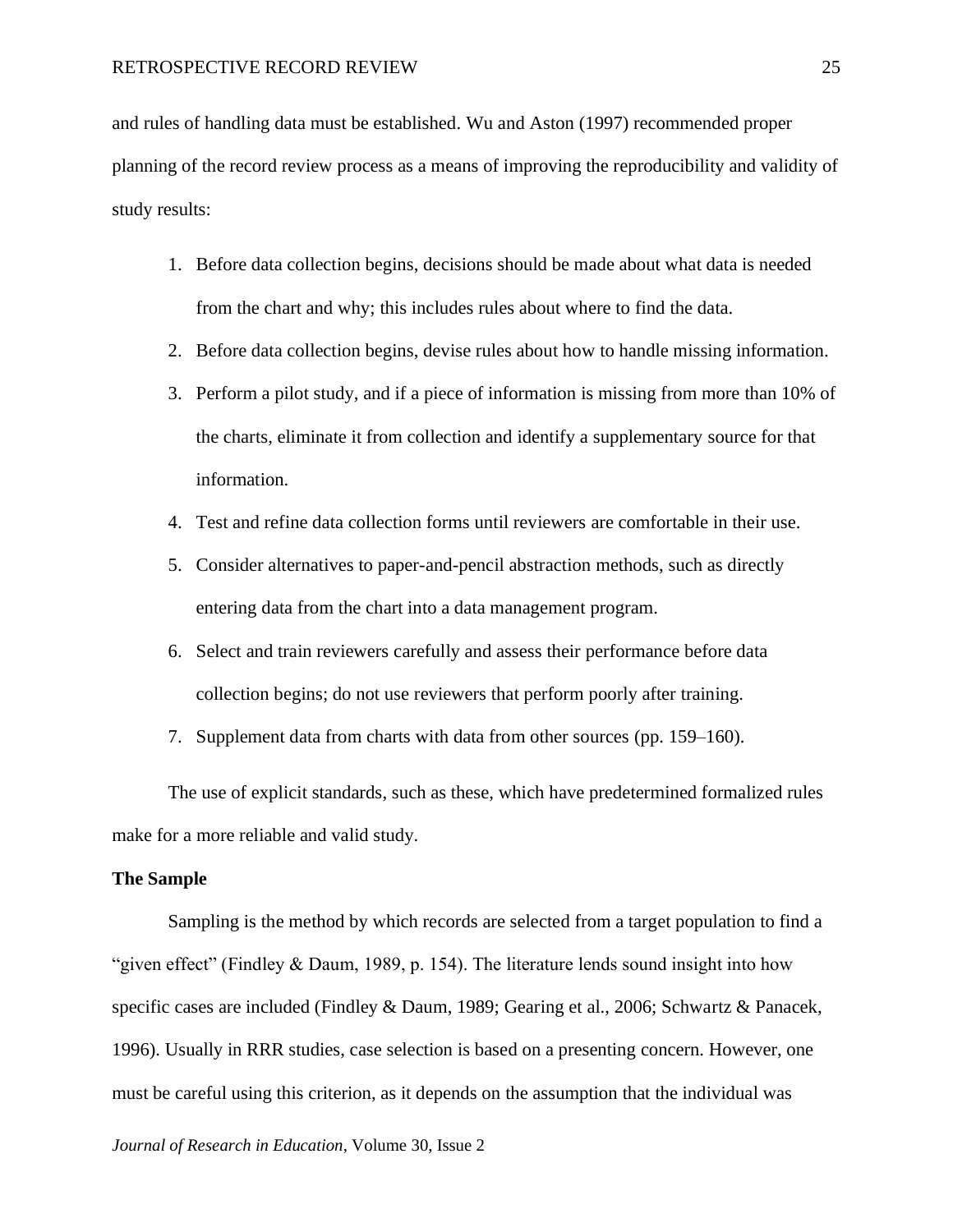correctly identified with the presenting complaint, leaving the possibility that potential cases were omitted from the study (Worster & Haines, 2004). Therefore, specific criteria are recommended to identify exactly who, what, where, when, and why an individual is being included or excluded from the study (Schwartz & Panacek, 1996).

In RRR research, the most common method by which records are selected from a target population are through: (a) convenience, (b) quota, (c) incidental, and (c) systematic sampling (Gearing et al., 2006; Worster & Haines, 2004). Findley and Daum (1989) advised that no matter the method, if the decision is made to use only some of the records, a random means of selection should be used to decide which records will be studied, thus reducing study bias. Determining the most useful sampling method depends on the epidemiological nature and prevalence of the specific condition, population availability, research budget, and time constraints (Gearing et al., 2006, p. 130).

Drawbacks for using records as a data source include incomplete documentation, missing records, and difficulty interpreting information found in the documents (Gearing et al., 2006). Wu and Ashton (1997) explained that because the data contained in the records is "soft data," sometimes obtained through an interview or physical examination, the quality of the record's contents depends on the completeness and accuracy of individual recorded accounts. Gilbert et al. (1996) pointed out difficulties such as: locating needed information, multiple conflicting entries, and vague, incomplete, or illegible record entries. Additional obstacles can include restricted data and data that is often documented in different places in the records (Connelly, 2008). The largest hindrance in using records as data sources centers on the potential misinterpretation of the initial presenting concern. If this is the case, it invalidates the use of the entire record. Additionally, the fact that each record is "composed of different interpretations of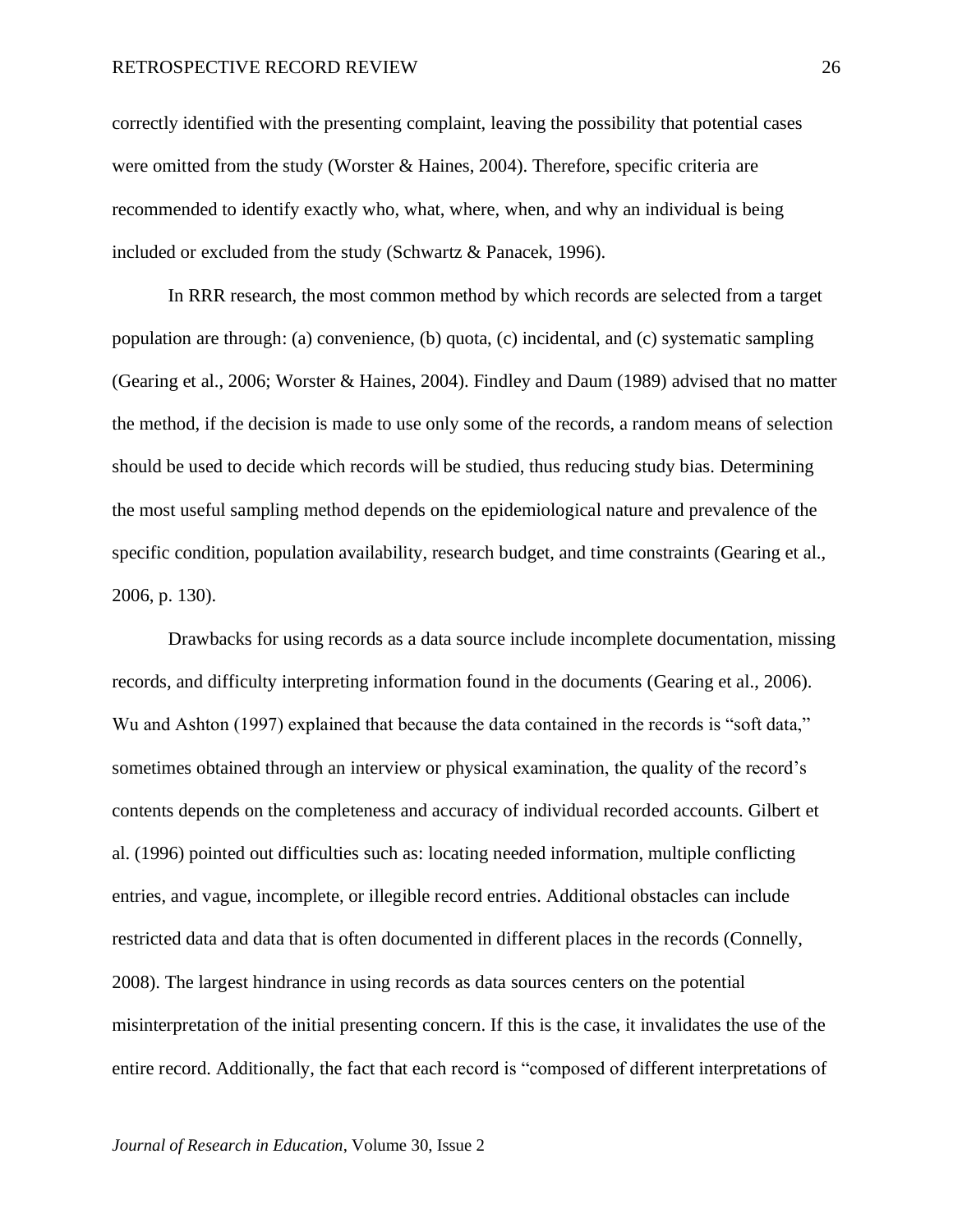different scenarios, often by different observers" impacts the reliability and validity of data (Worster & Haines, 2004, p. 188).

Nonetheless, the literature offers guidance in overcoming these weaknesses. Gearing et al. (2006) recommended researchers learn how the record was constructed and how information was recorded. Understanding how the record was designed helps researchers follow the information flow to better learn the documentation process. The use of templates with checklists to enhance subsequent retrospective data collection is encouraged as is the examination of the original record (Nagurney et al., 2005; Worster & Haines; 2004). As noted earlier, any information that is missing from 10% or more of the sample records should be eliminated yet caution is advised as this can introduce bias into the study (Worster & Haines, 2004).

# **Data Collection Instrument**

Smith (1996) noted "Without a clear organized approach, chart review can be disorganized and time consuming…a tool provides orderly, analytical, and objective chart reviewing techniques" (p. 33). As noted earlier, incomplete, and/or missing documentation is cited as a significant limitation to RRR research, forcing data abstractors to make assumptions, whereby introducing bias into the study (Worster & Haines, 2004; Wu & Ashton, 1997). Therefore, variables should be inclusive of all possible options, and the investigator should consider whether the data collection instrument should include a 'missing/not noted' option (Engel et al., 2008, p. 18). The importance of reliability and validity as necessary factors in data collection and instrument design cannot be underestimated (Engel et al., 2008; Findley & Daum, 1989; Gearing et al., 2006; Nagurney et al., 2005; Schwartz & Panacek, 1996).

Reliability and validity in data collection is the degree to which an instrument consistently measures what it claims to measure from one time to the next. The data collection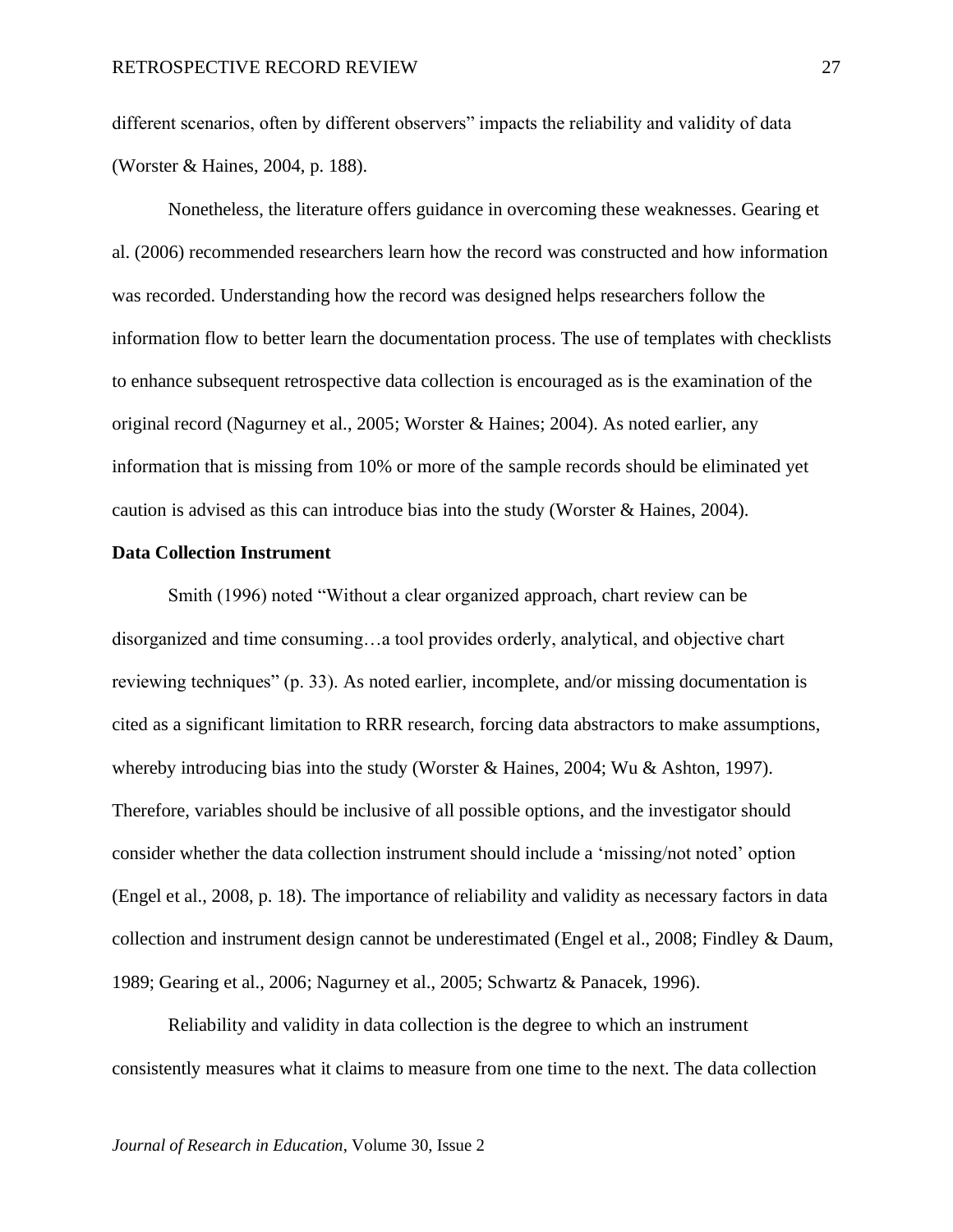instrument must produce consistent results and the abstracted variables must be able to correctly divide subjects into different groups, thus providing "a high level of discrimination" (Allison et al., 2000, p. 125). Validity is categorized three ways: (a) content, (b) construct, and (c) criterion. A broad yet detailed data collection instrument will have higher content validity when it is more representative of the study's topic variables (Allison et al., 2000). Construct validity is based on the instruments alignment with the underlying theory or concept. Criterion validity compares one measure against another, with one measure being "a gold standard," consisting of expert clinical judgement derived through a process described as "chart adjudication" (Allison et al., 2000, p. 126; Bryman, 2008).

# **Data Analysis**

Gilbert et al. (1996) stated medical records are informed diaries of observations, impressions, and hunches. "It is important to examine the study's variables and possible conclusions when deciding on ways to present and analyze data due to the nature of the record itself as each contains mostly verbal descriptions of people and events, and translations of these verbal descriptions into hard, quantitative data is fraught with error" (Findley & Daum, 1989, p. 308). Therefore, supplementing record data with data from other sources in the student's cumulative file is recommended (Wu & Ashton, 1997).

When analyzing data, the use of a logbook and protocol checklist is suggested. The logbook keeps track of changes in protocol and the reasons decisions were made, while the protocol checklist outlines in detail the steps taken to collect data from the source record. Keeping records when completing a record review is important as it directly affects the "quality of the study" (Findley & Daum, 1989, p. 156). Researchers should keep the original data forms until results are published.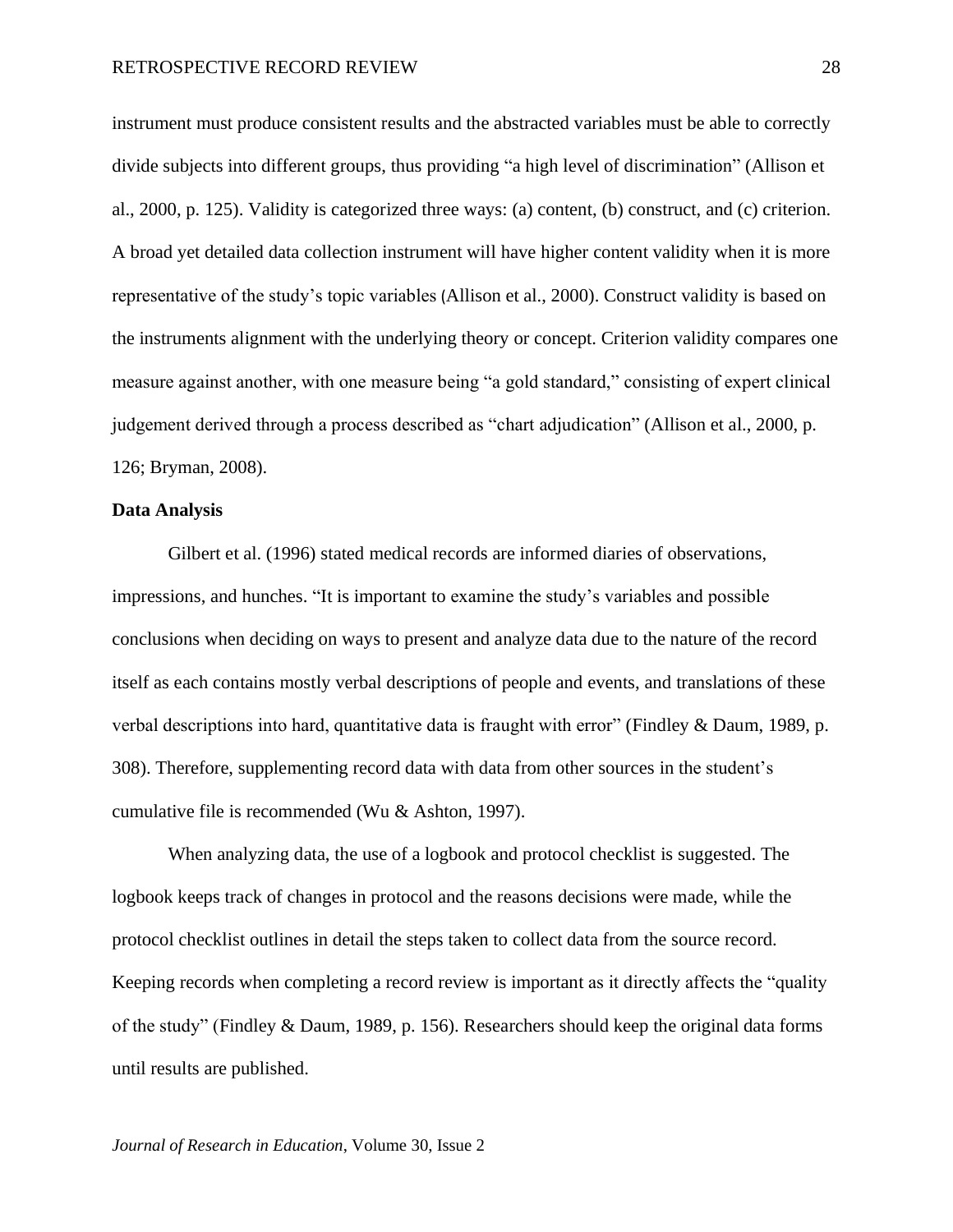# *Protection of Human Subjects*

FERPA allows schools to release any information from a student's education record without consent to organizations conducting certain studies "for or on behalf of the school" (34 CFR § 99.31). However, the law is clear that in general the release of this type of data requires written permission from the parent or eligible student.

Safeguarding the rights and anonymity of the research subjects is vital to the process. The importance of confidentiality and exclusion of personal identifiers in RRR research cannot be more heavily emphasized. It is imperative that the methods section of the record review list approval from the local ethics review board and that the names and other personal identifiers remain undisclosed (Roberts & Hyatt, 2019; Worster & Haines, 2004).

## **Limitations**

Researchers Engel et al. (2008) noted while record reviews are "often regarded as an easy, inexpensive, and quick research method" the process is difficult, and researchers must appreciate and address the associated limitations (p. 19). As in many research studies, limitations may include: sample size, methodological constraints, study time window, and response rate or access to records (Roberts & Hyatt, 2019). As stated earlier, the largest hindrance in RRR research is researcher bias. Therefore, during the data abstraction process it is recommended that a minimum of two persons, from the field of study in which the research is being conducted, be used, and that these individuals be kept blind to the purposes of the study (Gearing et al., 2006; Kimberlin & Winterstein, 2008; Vassar & Holzmann, 2013). As stated earlier, the development of a coding manual is highly recommended. The manual should list each study variable, where the variables can be found in the record, how the abstraction instrument will record each variable, and instructions on how to record the data pertaining to each variable. Protocols and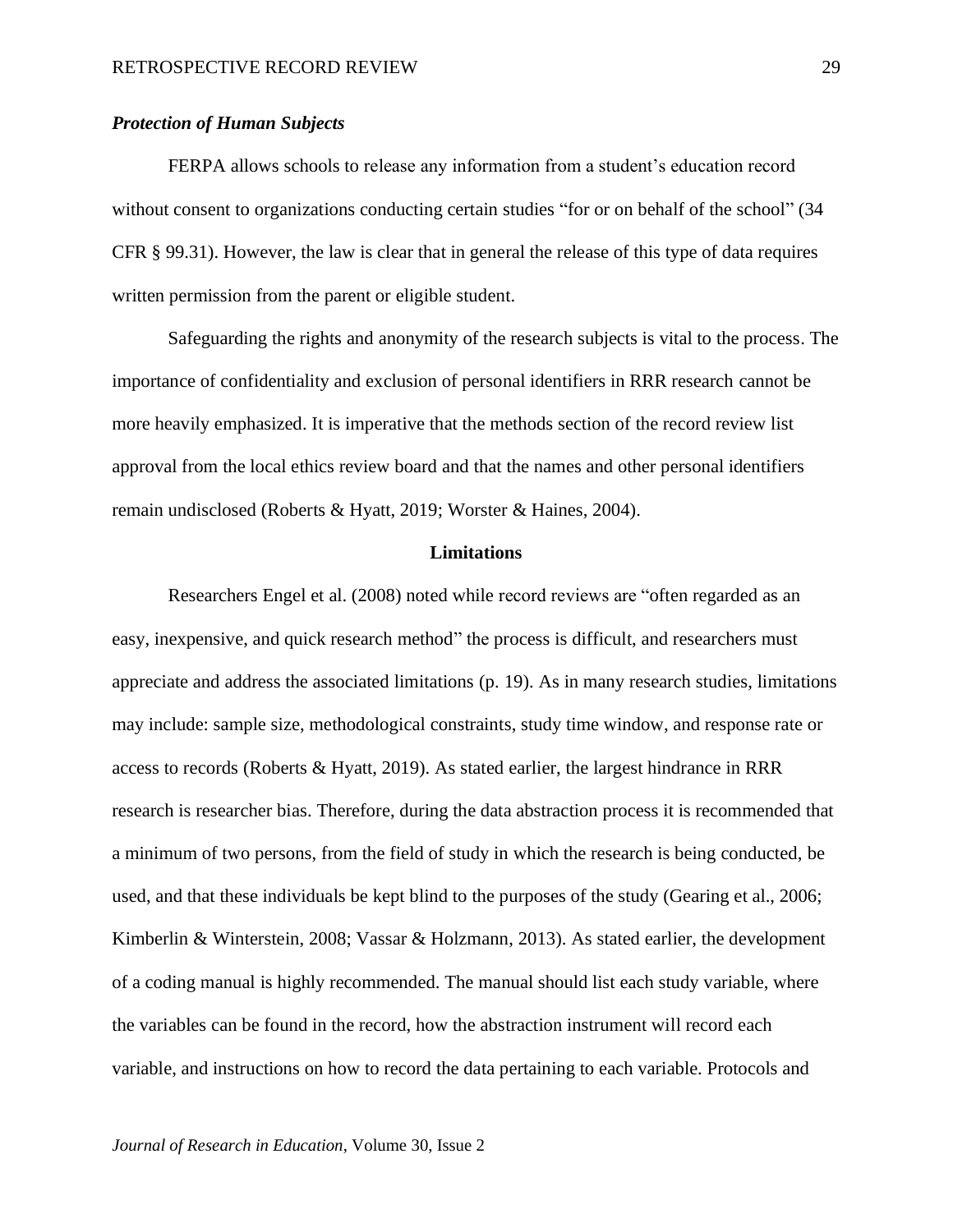guidelines specific to the study, such as those associated with missing, confusing, or conflicting data, should also be included (Connelly, 2008; Gearing et al., 2006; Schwartz & Panacek, 1996; Worster & Haines, 2004).

Lastly, the ability to access this type of data is a major limitation but the literature does offer insight. Ruble et al. (2010) approached school systems at the district level and asked special education directors to help with teacher recruitment. Once teacher consent was obtained the research team contacted the teachers directly and asked them to submit the initials of all the students with autism on their caseload. From the list of initials the research team randomly selected one student from each teacher's caseload. The teacher then requested permission from chosen student's parent or guardian to be contacted directly by the researchers.

# **Conclusion**

The purpose of this paper was to show how careful review of existing student records constitutes a retrospective record review study design—a methodological choice that affords educational researchers from K–12 institutions another vehicle by which to study the behaviors of school children. Retrospective record review research provides new insight into behavioral phenomena whereby informing educational practice. Scott (1990) noted the "handling of documentary sources such as government papers, diaries, and newspapers is widely seen as the hallmark of the professional historian while sociologists have generally been identified with the use of questionnaires and interview techniques" (p. 9). Within educational research, use of the survey dominates but it is important to know that student cumulative files also contain various types of evidence and constitute a vast repository of source material (Bryman, 2008; Wells et al. Saunders, 2015). Documents are especially valuable to researchers because they are "objective residue of the past" (Scott, 1990, p. 18). The ability to go back in time, with pre-existing data as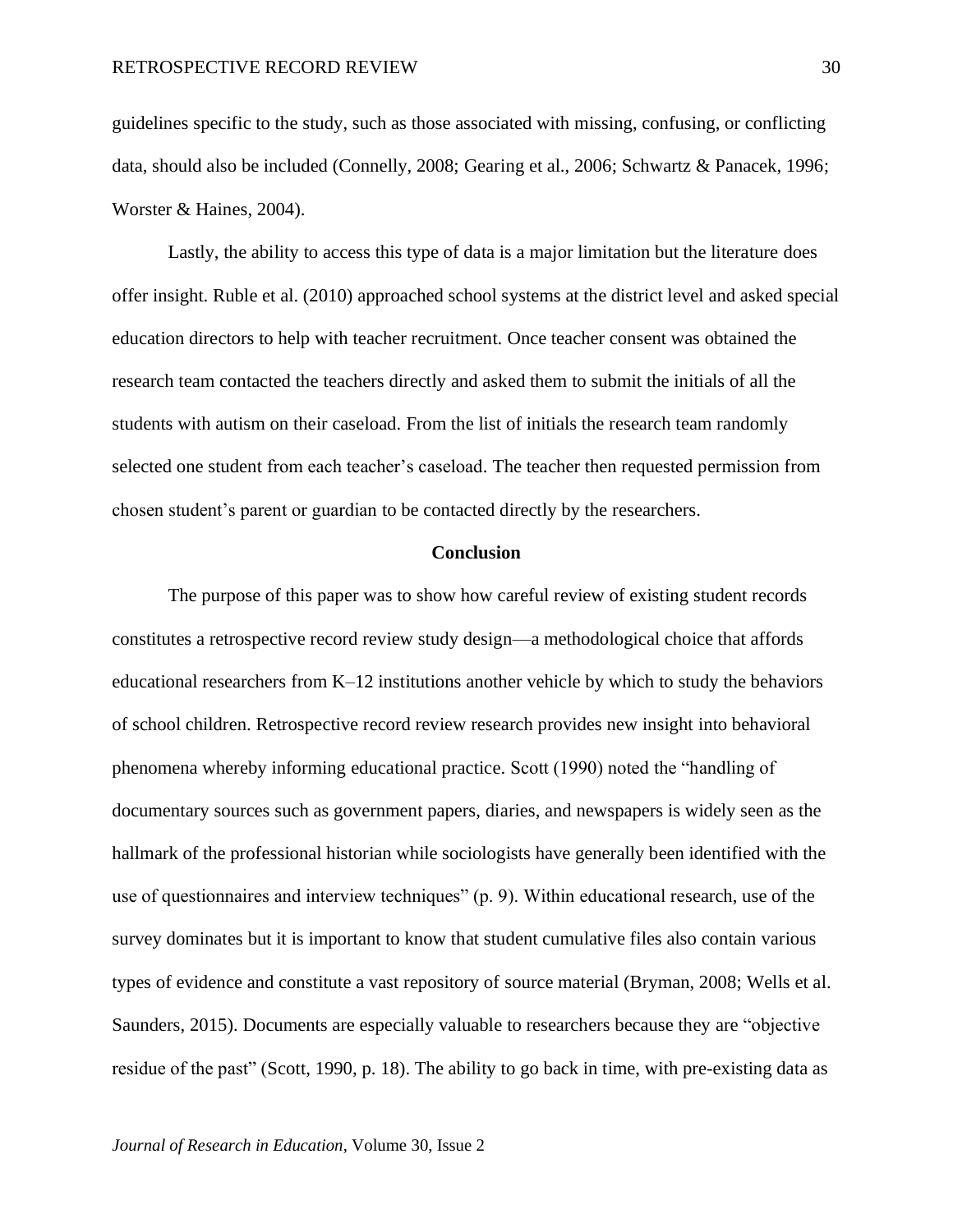the primary source of information offers new insight into the behavioral patterns of children. It is without question that retrospective record review is a sound methodological option for educational research.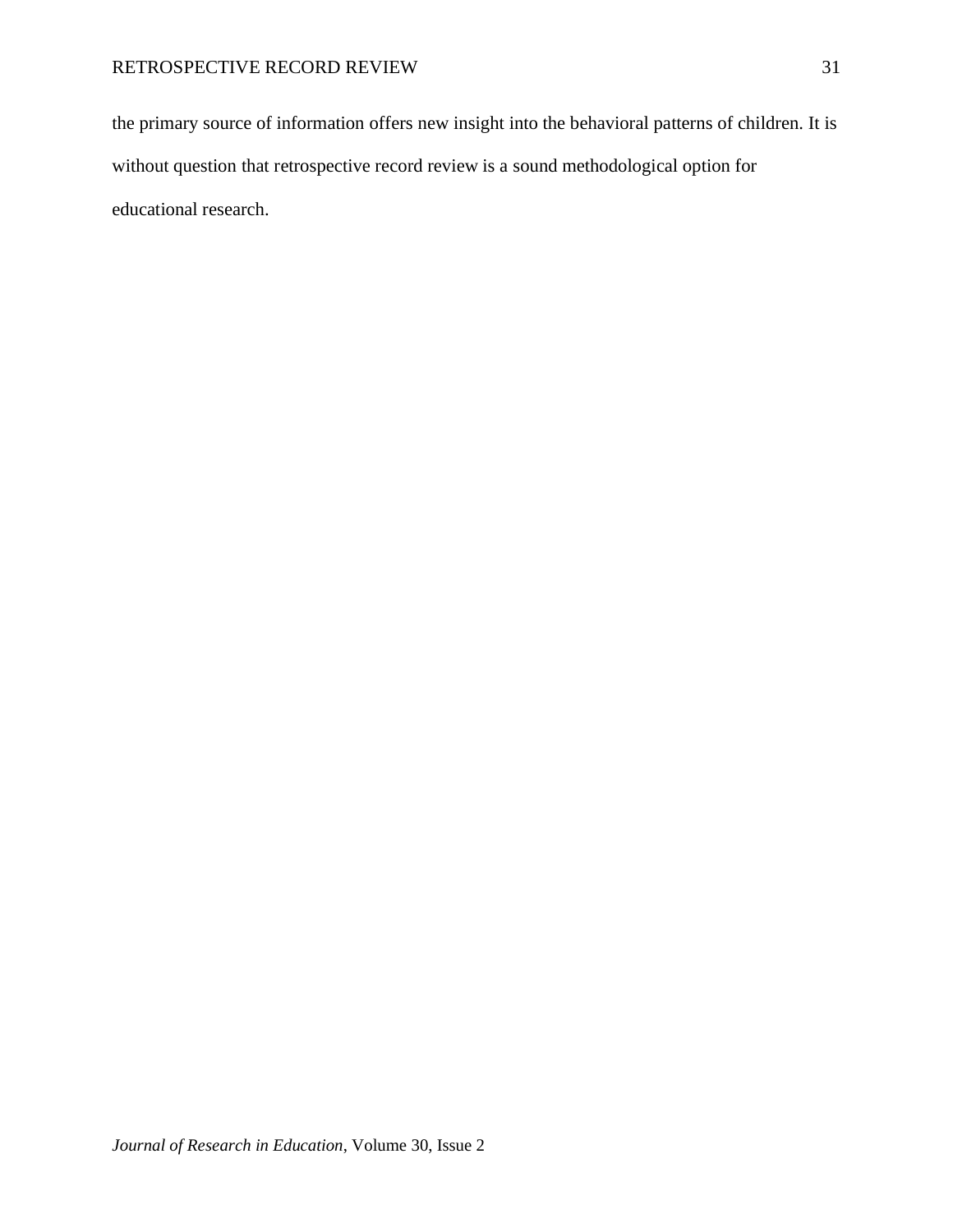# **References**

- Allison, J., Wall, T. C., Spettell, C. M., Calhoun, J., Fargason, C. A., Kobylinski, R. W., … Kiefe, C. (2000). The art and science of chart review. *Journal on Quality Improvement*, *26*, 115−136.
- Amemiya, J., Mortenson, E., & Wang, M.-T. (2020). Minor infractions are not minor: School infractions for minor misconduct may increase adolescents' defiant behavior and contribute to racial disparities in school discipline. *American Psychologist*, *75*(1), 23–36. <https://doi.org/10.1037/amp0000475>
- Azeem, M. W., Aujla, A., Rammerth, M., Binsfeld, G., & Jones, R. B. (2011). Effectiveness of six core strategies based on trauma-informed care in reducing seclusions and restraints at a child and adolescent psychiatric hospital. *Journal of Child and Adolescent Psychiatric Nursing*, *24*, 11−15. <https://doi.org/10.1111/j.1744-6171.2010.00262.x>
- Banks, N. J. (1998). Designing medical record abstraction forms. *International Journal for Quality in Health Care*, *10*, 163−167.
- Bryman, A. (2008). *Social research methods*. Oxford.
- Buxton, P. S. (2018). Viewing the behavioral responses of ED children from a trauma-informed perspective*. Educational Research Quarterly*, *41*(4), pp. 30–49.
- Centers for Disease Control and Prevention. (2018). *Data collection methods for evaluation: Document review*.<https://www.cdc.gov/Healthyyouth/evaluation/pdf/brief18.pdf>
- Connecticut State Library. (2005). *Municipal records retentions schedule M8*. https:// ctstatelibrary.org/wp-content/uploads/2015/05/M8.pdf
- Connelly, L. M. (2008). Retrospective chart reviews. *MedSurg Nursing*, *17*, 322−323.
- Creswell, J. W. & Creswell, J. D. (2018). *Research design: Qualitative, quantitative, and mixed methods approaches*. Sage.
- Eder, C., Fullerton, J., Benroth, R., & Lindsay, S. (2005). Pragmatic strategies that enhance the reliability of data abstracted from medical records. *Applied Nursing Research*, *18*, 50−54. <https://doi.og/10.1016/j.apnr.2004.04.005>
- El-Masri, M. M. (2014). Retrospective cohort study design. *Canadian Nurse*, *110*(3), 10.
- Engel, L., Henderson, C., & Colantonio, A. (2008). Eleven steps to improve data collection: Guidelines for a retrospective medical record review. *Occupational Therapy Now*, *10*, 17−20.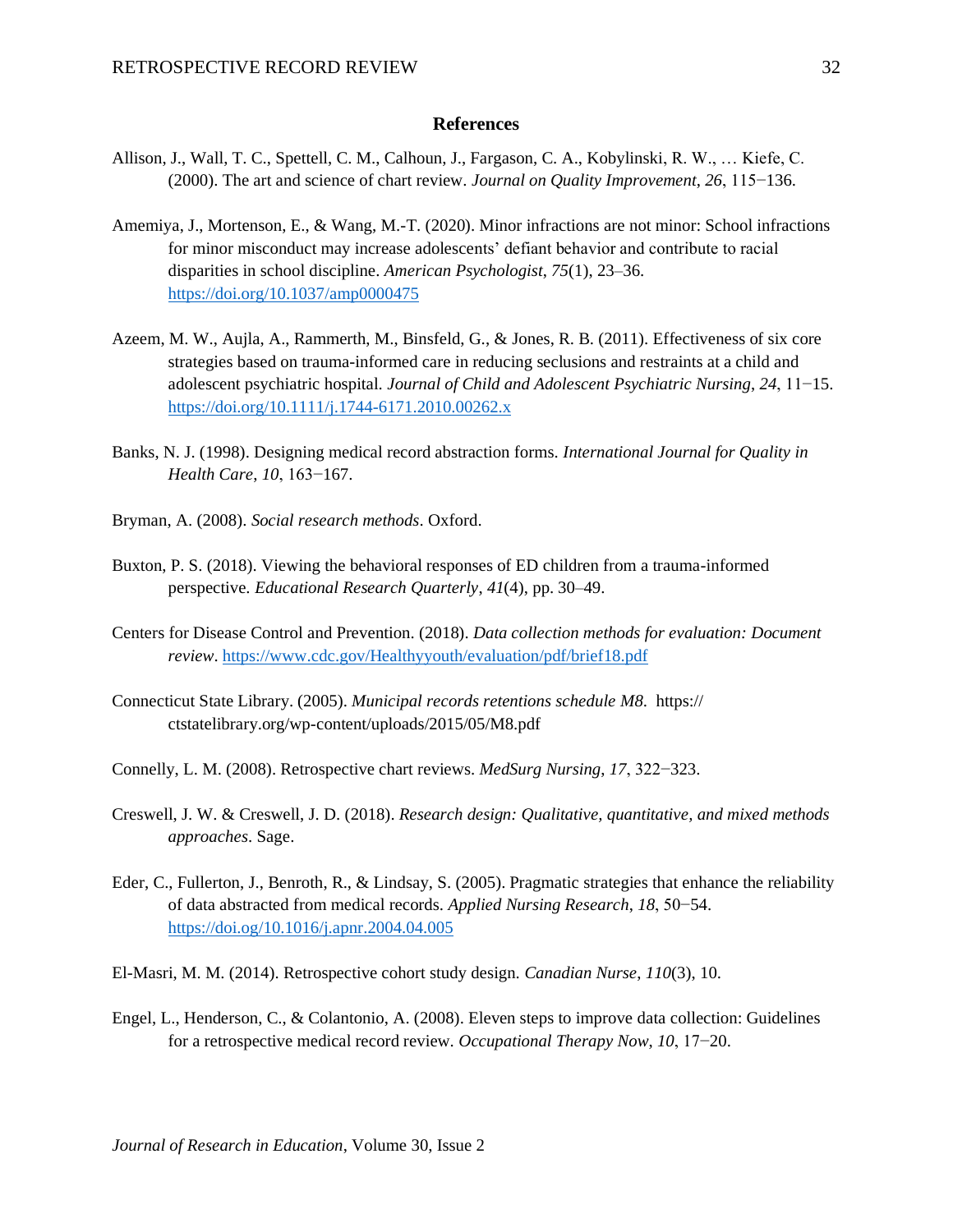Epping, A. S., Myrvik, M. P., Newby, R. F., Panepinto, J. A., Brandow, A. M., & Scott, J. P. (2013). Academic attainment findings in children with sickle cell disease. *Journal of School Health*, *83*, 548−553[. https://doi.org/10.1111/josh.12064](https://doi.org/10.1111/josh.12064)

The Family Educational Rights and Privacy Act of 1974, 20 U.S.C. § 1232g (1974).

- Findley, T. W., & Daum, M. C. (1989). Research in physical medicine and rehabilitation III: The chart review or how to use clinical data for exploratory retrospective studies. *American Journal of Physical Medicine and Rehabilitation*, *68*, 150−157.
- Gearing, R. E., Mian, I. A., Barber, J., & Ickowicz, A. (2006). A methodology for conducting retrospective chart review research in child and adolescent psychiatry. *Journal of Canadian Academic Child Adolescent Psychiatry*, *15*, 126−134.
- Gilbert, E. H., Lowenstein, S. R., Koziol-McLain, J., Barta, D. C., & Steiner, J. (1996). Chart reviews in emergency medicine research: Where are the methods? *Annals of Emergency Medicine*, *27*, 305−308[. https://doi.og/10.1016/S0196-0644\(96\)70264-0](https://doi.og/10.1016/S0196-0644(96)70264-0)
- Gregory, K. E., & Radovinsky, L. (2012). Research strategies that result in optimal data collection from the patient medical record. *Applied Nursing Research*, *25*, 108−116. [https://doi.org?10.1016/j.apnr.2010.02.004](https://doi.org/?10.1016/j.apnr.2010.02.004)
- Hellings, P. (2004). A rich source of clinical research data: Medical records and telephone logs. *Journal of Pediatric Health Care, 18*, 154−155. [https://doi.org/10.1016/j.pedhc. 2004.03.001](https://doi.org/10.1016/j.pedhc.%202004.03.001)
- Hess, D. R. (2004). Retrospective studies and chart reviews. *Respiratory Care*, *49*, 1171−1174.
- Hoover, J. J., Erickson, J. R., Patton, J. R., Sacco, D. M., Tran, L. M. (2018). Examining IEPs of English learners with learning disabilities for cultural and linguistic responsiveness. *Learning Disabilities Research and Practice*, *34*(1), 14–24. https://doi.org/10.1111/ ldrp.12183
- Kimberlin, C. L., & Winterstein, A. G. (2008). Validity and reliability of measurement instruments used in research. *American Journal of Health System Pharmacy, 65*, 2276−2284. <https://doi.org/10.2146/ajhp070364>

Krippendorff, K. (2013). *Content analysis: An introduction into its methodology*. Sage.

- Nagurney, J. T., Brown, D. F., Sane, S., Weiner, J. B., Wang, A. C., & Chang, Y. (2005). The accuracy and completeness of data collected by prospective and retrospective methods. *Academic Emergency Medicine*, *12*, 884−895.<https://doi.org/10.1197/j.aem.2005.04.021>
- Pan, L., Fergusson, D., Schweitzer, I., & Hebert, P. C. (2005). Ensuring high accuracy of data abstracted from patient charts: The use of standardized medical record as a training tool. *Journal of Clinical Epidemiology*, *58*, 918−923. https://doi.org/10.1016/j.jclinepi. 2005.02.004